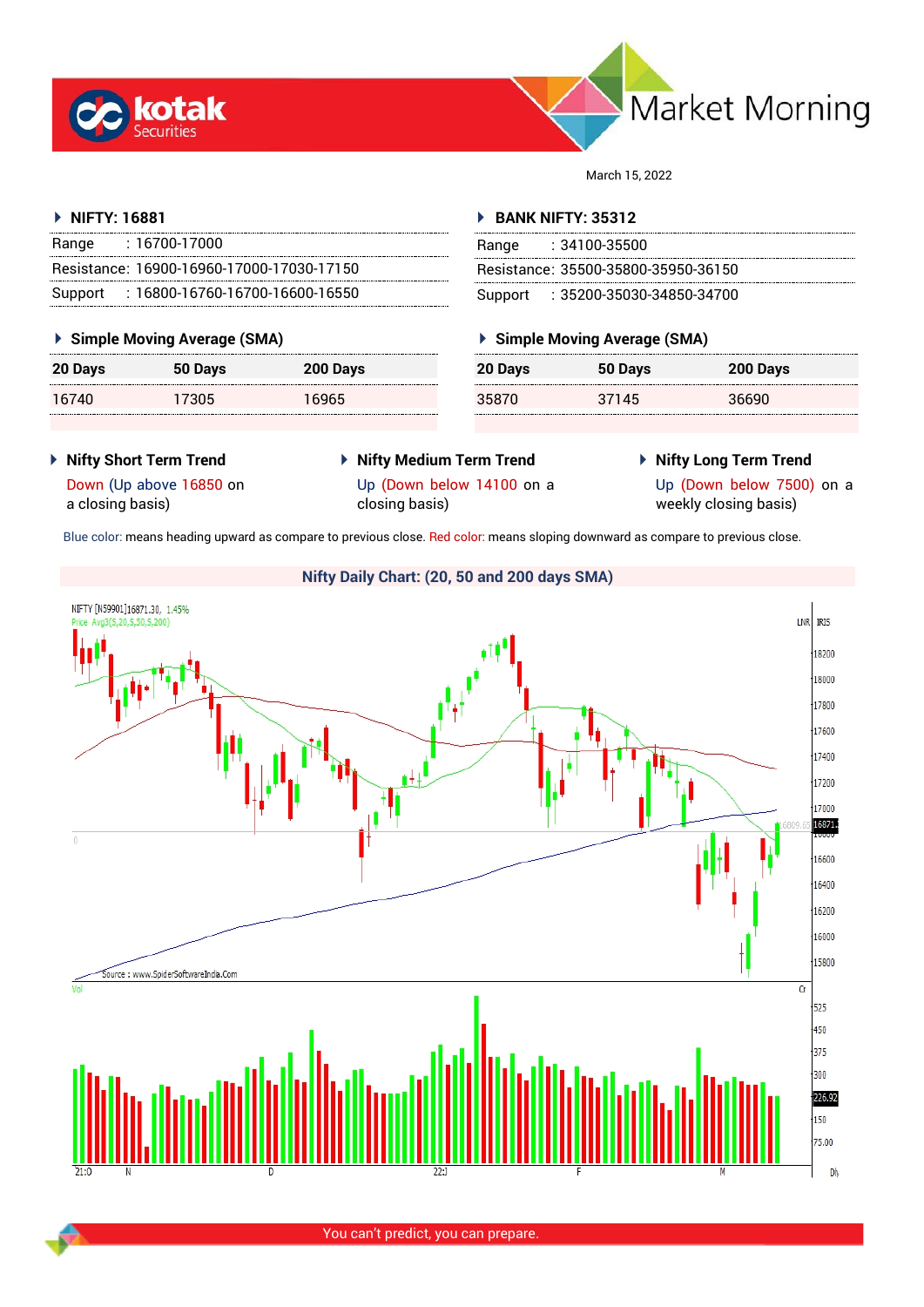## **Market Analysis**

has started to react to the outcome of the Fed meeting. Prices of precious metals and crude oil have fallen **Nifty/Sensex Daily View:** Today the signals from the world markets are completely mixed. We believe the market vertically. US 10-year bond yield hits a 3-year high; the Dollar index is touching a high of 100. These flows will remain uncertain until the Fed meeting is over. Its result is going to come on Wednesday night. The sudden drop in crude oil prices is positive for emerging markets and is probably the reason why SGX Nifty is wiping off early losses.

After a long time technically, Nifty has managed to close above the 20-day SMA. It also formed a bullish candle on the daily chart. We believe that as long as Nifty trading is above 16600/55550, the uptrend texture will continue in the near future. An immediate hurdle for the bulls would be 17000/56850 or the 200 days SMA. Below 16700/55850 Nifty may retest 16600/55540 levels, however, a close below the level of 16600 would be negative for the market. As the news flow from the world markets is uncertain, our strategy should be to buy and sell on a reversal formation.

## **RATING SCALE (PRIVATE CLIENT GROUP)**

**BUY** – A condition that indicates a good time to buy a stock. The exact circumstances of the signal will be determined by the indicator that an analyst is using. **SELL** – A condition that indicates a good time to sell a stock. The exact circumstances of the signal will be determined by the indicator that an analyst is using. **Stop Loss Order** – An instruction to the broker to buy or sell stock when it trades beyond a specified price. They serve to either protect your profits or limit your losses.

### **FUNDAMENTAL RESEARCH TEAM (PRIVATE CLIENT GROUP)**

Head of Research Auto & Auto Ancillary Transportation, Paints, FMCG Banking & Finance [shrikant.chouhan@kotak.com](mailto:shrikant.chouhan@kotak.com) arun.agarwal@kotak.com agarwal.amit@kotak.com Hemali.Dhame@kotak.com

**Jatin Damania Purvi Shah Rini Mehta K. Kathirvelu** Metals & Mining, Midcap Pharmaceuticals Research Associate Support Executive jatin.damania@kotak.com [purvi.shah@kotak.com](mailto:purvi.shah@kotak.com) rini.mehta@kotak.com [k.kathirvelu@kotak.com](mailto:k.kathirvelu@kotak.com) +91 22 6218 6440 +91 22 6218 6432 +91 80801 97299 +91 22 6218 6427

**Sumit Pokharna** Pankaj Kumar Oil and Gas, Information Tech Construction, Capital Goods & Midcaps sumit.pokharna@kotak.com pankajr.kumar@kotak.com +91 22 6218 6438 +91 22 6218 6434

+91 22 6218 5408 +91 22 6218 6443 +91 22 6218 6439 +91 22 6218 6433

**Shrikant Chouhan Arun Agarwal Amit Agarwal, CFA Hemali Dhame**

## **TECHNICAL RESEARCH TEAM (PRIVATE CLIENT GROUP)**

**Shrikant Chouhan Amol Athawale Sayed Haider**

[shrikant.chouhan@kotak.com](mailto:shrikant.chouhan@kotak.com) [amol.athawale@kotak.com](mailto:amol.athawale@kotak.com) Research Associate +91 22 6218 5408 +91 20 6620 3350 [sayed.haider@kotak.com](mailto:sayed.haider@kotak.com)

+91 22 62185498

## **DERIVATIVES RESEARCH TEAM (PRIVATE CLIENT GROUP)**

+91 79 6607 2231 +91 22 6218 5497 +91 33 6615 6273

**Sahaj Agrawal Prashanth Lalu Prasenjit Biswas, CMT, CFTe** [sahaj.agrawal@kotak.com](mailto:sahaj.agrawal@kotak.com) [prashanth.lalu@kotak.com](mailto:prashanth.lalu@kotak.com) [prasenjit.biswas@kotak.com](mailto:prasenjit.biswas@kotak.com)